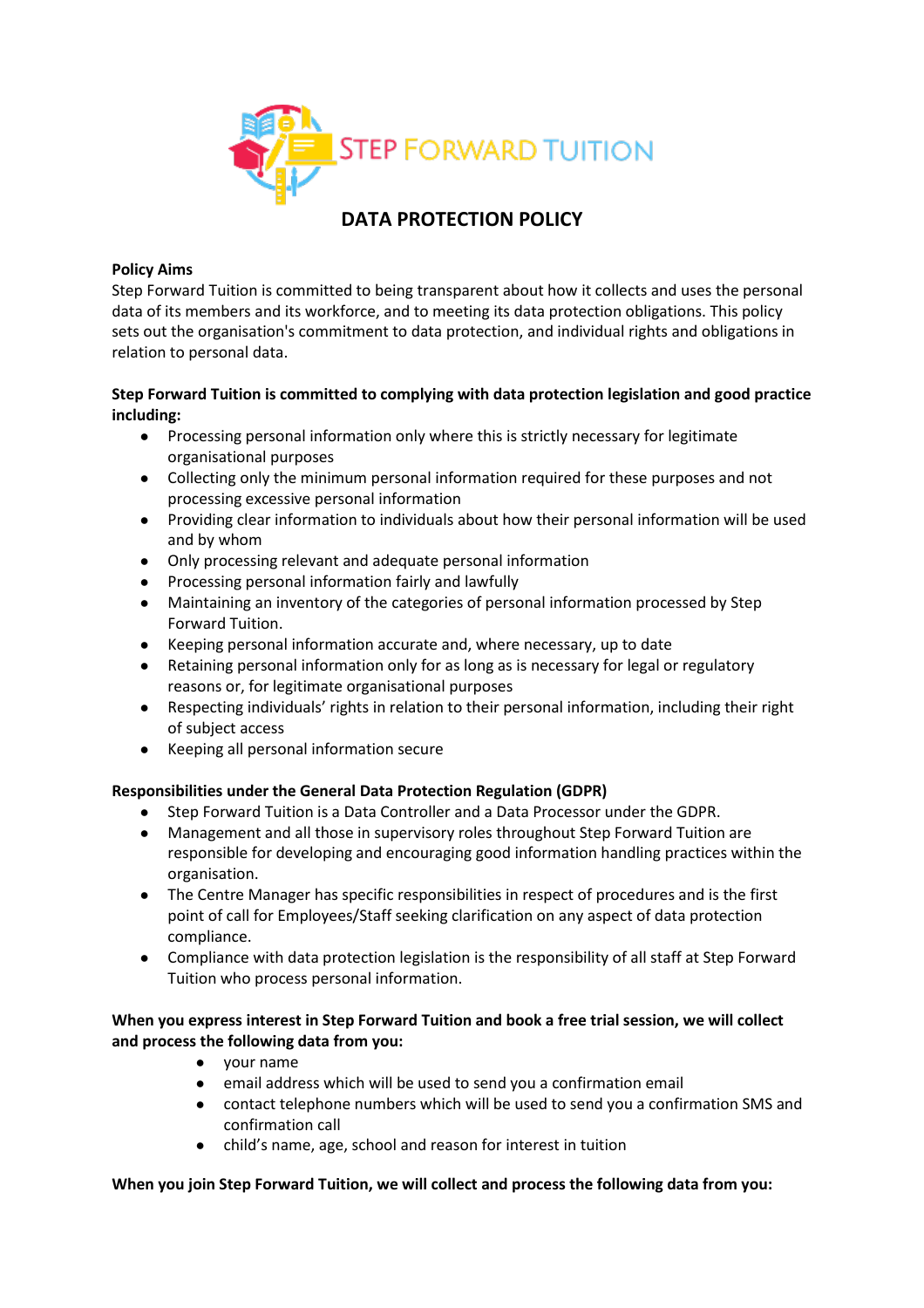- Parent/Guardian's name, postal and email address, contact phone numbers
- Membership payer's name, postal and email address, contact phone numbers (if not parent/guardian)
- Emergency contact's names and phone numbers
- Child/ren's name, age, date of birth and school
- Information about any medical conditions, allergies or Special Educational Needs of child/ren
- Details of Direct Debit and debit/credit cards in order for us to accept payment
- If you join as a member in Darnley, Edinburgh or Murrayfield we are also required by the Scottish Care

Members should notify Step Forward Tuition of any changes in circumstances to enable personal records to be updated accordingly.

## **What can I opt out of?**

## **When you join Step Forward Tuition you will:**

● You have the option of allowing us to use your child's photo for the purpose of promoting Step Forward Tuition during and/or after your membership.

#### **Who will your personal information be shared with?**

If we are obliged to disclose personal data by law, or if the disclosure is necessary for purposes of national security, taxation and criminal investigation or to safeguard your child, we will do so. In some circumstances, you may not be notified first.

Your data is hosted on our system. We have relevant safeguards in place to protect your data.

#### **What happens with my data when my membership ends and how is it retained?**

- Upon cancellation of membership, your data will be stored safely and securely. We will retain your personal data for a minimum of 2 years and a maximum of 3 years following cancellation of your membership to comply with relevant safeguarding bodies regulations.
- Accident/Incident reports and Administration of Medication records will be kept indefinitely.
- Registers of attendance will be kept for 3 years.

#### **Data Protection Principles**

All processing of personal data must be done in accordance with the following data protection principles of the Regulation, and Step Forward Tuition's policies and procedures are designed to ensure compliance with them. These are:

#### **1. Personal data must be processed lawfully, fairly and transparently**

The GDPR introduces the requirement for transparency whereby the controller has transparent and easily accessible policies relating to the processing of personal data and the exercise of individuals' "rights and freedoms". Information must be communicated to the data subject in an intelligible form using clear and plain language.

#### **The specific information that must be provided to the data subject must as a minimum include:**

- the contact details of the Data Protection Officer, where applicable
- the purposes of the processing for which the personal data are intended as well as the legal basis for the processing
- the period for which the personal data will be stored
- the existence of the rights to request access, rectification, erasure or to object to the processing
- the categories of personal data concerned
- the recipients or categories of recipients of the personal data, where applicable
- any further information necessary to guarantee fair processing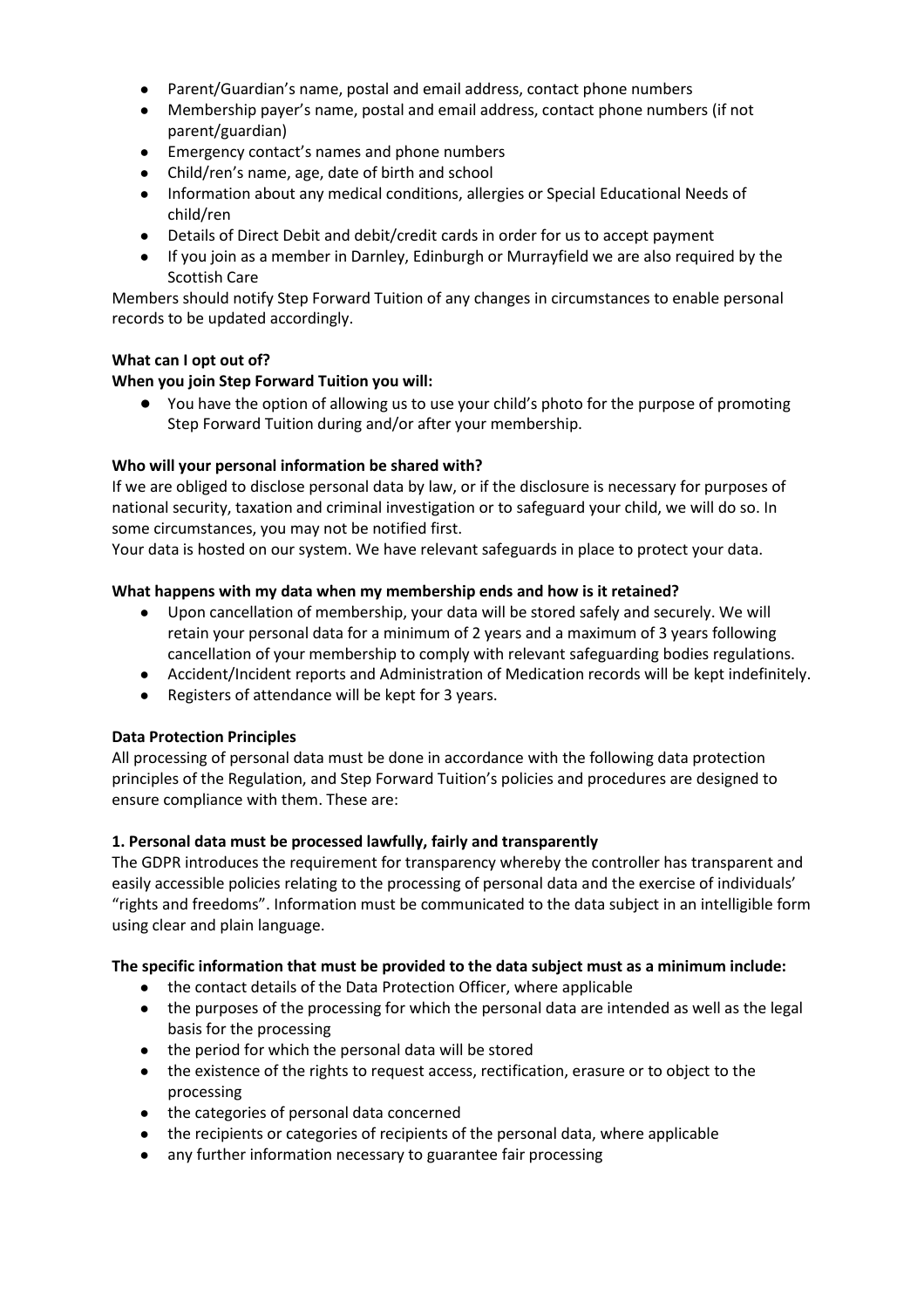## **2. Personal data can only be collected for specified, explicit and legitimate purposes**

## **3. Personal data must be adequate, relevant and limited to what is necessary for processing**

- The GDPR Owner is responsible for ensuring that information, which is not strictly necessary for the purpose for which it is obtained, is not collected.
- All data collection forms (electronic or paper-based), including data collection requirements in new information systems, must be approved by the GDPR Owner.
- The GDPR Owner will ensure that, on an annual basis all data collection methods are reviewed to ensure that collected data continues to be adequate, relevant and not excessive.

### **4. Personal data must be accurate and kept up to date**

- Data that is kept for a long time must be reviewed and updated as necessary. No data should be kept unless it is reasonable to assume that it is accurate.
- Members should notify Step Forward Tuition of any changes in circumstance to enable personal records to be updated accordingly.
- It is the responsibility of staff at Step Forward Tuition to ensure that data held by Step Forward Tuition is accurate and up-to-date. Completion of an appropriate registration or application form etc. will be taken as an indication that the data contained therein is accurate at the date of submission.

### **5. Personal data must be kept in a form such that the data subject can be identified only as long as is necessary for processing**

- Where personal data is retained beyond the processing date, it will be pseudonymised in order to protect the identity of the data subject in the event of a data breach.
- Personal data will be retained in line with the retention of records procedure and, once its retention date is passed, it must be securely destroyed as set out in this procedure.

## **6. Personal data must be processed in a manner that ensures its security**

- Appropriate technical and organisational measures shall be taken against unauthorised or unlawful processing of personal data and against accidental loss or destruction of, or damage to, personal data.
- These controls have been selected on the basis of identified risks to personal data, and the potential for damage or distress to individuals whose data is being processed.
- Personal data shall not be transferred to a country or territory outside the European Union unless that country or territory ensures an adequate level of protection for the 'rights and freedoms' of data subjects in relation to the processing of personal data.
- The transfer of personal data outside of the EU is prohibited unless one or more of the specified safeguards or exceptions apply.

## **7. Accountability**

The GDPR introduces the principle of accountability which states that the controller is not only responsible for ensuring compliance but for demonstrating that each processing operation complies with the requirements of the GDPR.

Specifically, controllers are required to maintain necessary documentation of all processing operations, implement appropriate security measures, perform DPIAs (Data Processing Impact Assessment), comply with requirements for prior notifications, or approval from supervisory authorities and appoint a Data Protection Officer if required.

## **8. Data subjects' rights**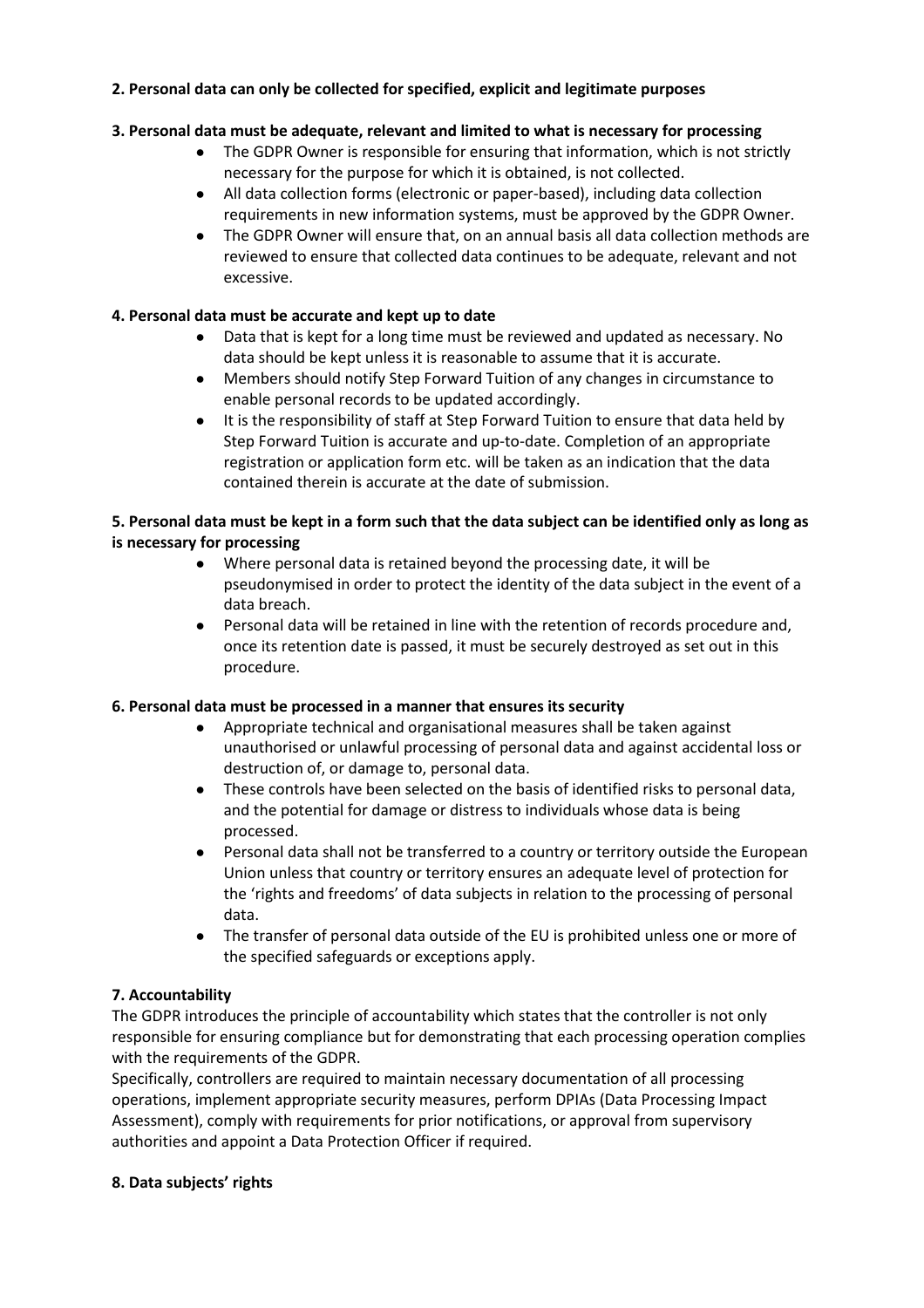#### **Data subjects have the following rights regarding data processing, and the data that is recorded about them:**

- To make subject access requests regarding the nature of information held and to whom it has been disclosed.
- To prevent processing likely to cause damage or distress.
- To prevent processing for purposes of direct marketing.
- To be informed about the mechanics of automated decision-taking process that will significantly affect them.
- Not to have significant decisions that will affect them taken solely by automated process.
- To sue for compensation if they suffer damage by any contravention of the GDPR.
- To take action to rectify, block, erased, including the right to be forgotten, or destroy inaccurate data.
- To request the ICO to assess whether any provision of the GDPR has been contravened.
- The right for personal data to be provided to them in a structured, commonly used and machine-readable format, and the right to have that data transmitted to another controller.
- The right to object to any automated profiling without consent.

#### **9. Right to be forgotten**

**Data Subjects who wish to exercise their right to be forgotten can request this by contacting sft\_manchester@outlook.com. However, we are required to keep the following data for 2 years following cancellation of membership:** 

- The name, home address and date of birth of each member
- The name, home address and telephone number of a parent/guardian of each member
- A daily record of the names of the children and their hours of attendance.

## **The right to be forgotten can be exercised after this 2 year period of non-membership. For any Data Subject who did not become a member of Step Forward Tuition, a request for the right to be forgotten will be completed within 30 days.**

#### **10. Complaints**

Data Subjects who wish to complain to Step Forward Tuition about how their personal information has been processed may lodge their complaint directly with the GDPR Owner by email to **[sft\\_manchester@outlook.com.](mailto:sft_manchester@outlook.com)**

#### **11. Consent**

Step Forward Tuition understands 'consent' to mean that it has been explicitly and freely given, specific, informed and unambiguous indication of the data subject's wishes by which he or she by statement, or by a clear affirmative action, signifies agreement to the processing of personal data relating to him or her. The consent of the data subject can be withdrawn at any time.

#### **12. Security of data**

All Employees/Staff are responsible for ensuring that any personal data which Step Forward Tuition holds and for which they are responsible, is kept securely and is not under any conditions disclosed to any third party unless that third party has been specifically authorised to receive that information and has entered into a confidentiality agreement. Care must be taken to ensure that PC screens and terminals are not visible except to authorised Employees/Staff. Manual records may not be left where they can be accessed by unauthorised personnel and may not be removed from business premises without explicit authorisation. As soon as manual records are no longer required for dayto-day membership support, they should be archived. Personal data may only be deleted or